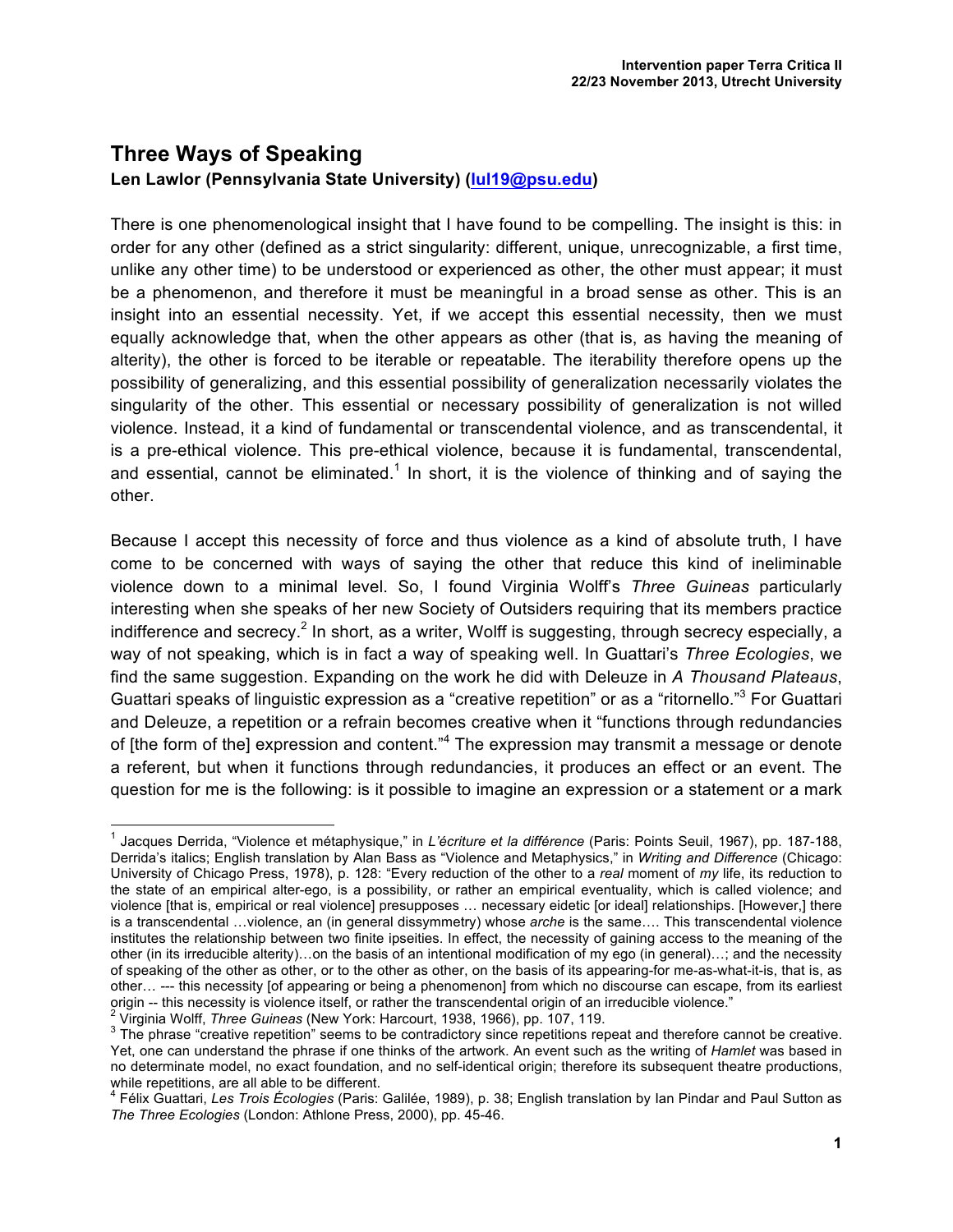that not only functions and has an effect on the one to whom it is expressed, uttered, or given but also that at the same time minimizes the violence that repetition necessitates? In other words, is it possible to produce a speech act that is an act while keeping open potentiality? In still other words, is it possible to say the event? Probably, one distinction is essential for us to imagine this minimally violent linguistic utterance. We must *not* speak *of* the other (the form "speaking of" makes the other be an object of my intention). Instead, we must speak *to* the other or *before* the other. This distinction refers of course to the well-known distinction in speech act theory between the performative and the constative. We shall return to this distinction in a moment.

These questions and this distinction have led me to investigate Derrida's idea of "teleiopoetics" in Politics of Friendship.<sup>5</sup> But it has also led me to investigate what Deleuze and Guattari, in *What is Philosophy?*, say about speaking for others and before others.<sup>6</sup> It has also led me to investigate Foucault (and Deleuze's) activities in the *Groupe d'information sur les prisons* (the GIP),<sup>7</sup> and especially Foucault's final lecture courses at the Collège de France on *parrēsia* (on frank-speaking or speaking freely, *libertas*).<sup>8</sup> All of these ways of speaking – "three ways of speaking" – seem to share one conceptual feature. The common conceptual feature is the dissymmetry of the relation between the one speaking and the one to whom the speaking is address. However, in Deleuze and Guattari, in Foucault, and in Derrida, the dissymmetry is presented in different ways. In Deleuze and Guattari, it is presented through the idea that speaking-for makes the other become other (QPh, 105/108). In Foucault, the dissymmetry is presented through the idea that frank-speaking (as opposed to flattery) aims at making the listener to whom the frank-speaking is addressed be sovereign and independent of the speaker (HS, 362-63/379, also HS, 368-69/385). In Derrida finally, the dissymmetry is presented through the literal meaning of the word "teleiopoetics": a teleiopoetic statement – like Nietzsche's statement in *Beyond Good and Evil* that "if you knew, how soon, how very soon, others are coming<sup>"9</sup> – makes something happen at a distance (PA, 49/31). Returning to the common conceptual feature of these three ways of speaking, we must notice that, for all three (or four)

<sup>5</sup> Jacques Derrida, *Politiques de l'amitié* (Paris: Galilée, 1994), p. 152; English translation by George Collins as *Politics of Friendship* (London: Verso, 1997), pp. 128-129. Hereafter cited with the abbreviation PA, with reference first to the French, then to the English.

<sup>6</sup> Gilles Deleuze and Félix Guattari: *Qu'est-ce que la philosophie?* (Paris: Éditions de Minuit, 1991); English by Hugh Tomlinson and Graham Burchell as *What is Philosophy?* (New York: Columbia University Press, 1994). Hereafter cited with the abbreviation QPh, with reference first to the French, then to the English translation.

<sup>7</sup> Michel Foucault, "Manifest du G.I.P.," document 86, in *Dits et écrits 1, 1954-1975* (Paris : Quarto Gallimard, 2001), pp. 1042. For a more detailed and important narrative of the entire GIP movement, see Phillippe Artières, Laurent Quéro, and Michelle Zancarini-Fournel, *Le groupe d'information sur les prisons. Archives d'une lutte, 1970-1972*<br>(Paris: IMEC, 2003), especially Part 1, and pp. 34-36.

Michel Foucault, *L'Herméneutique du sujet. Cours au Collége de France. 1981-1982* (Paris : Gallimard Seuil, 2001) ; English translation by Graham Burchell as *The Hermeneutics of the Subject. Lectures at the Collége de France 1981- 1982* (New York : Picador, 2005). Hereafter cited with the abbreviation HS, with reference first to the French, then to the English translaiton. Michel Foucault, *Le gouvernement de soi et des autres. Cours au Collége de France. 1982- 1983* (Paris: Hautes Études Gallimard Seuil, 2008); English translation by Graham Burchell as *The Government of Self and Others. Lectures at the Collége de France, 1982-1983* (London: Palgrave MacMillan, 2010). Hereafter cited with the abbreviation GSA1, with reference first to the French, then to the English translation. Michel Foucault, *Le courage de la vérité. Le gouvernment de soi et des autres II. Cours au Collège de France. 1984* (Paris: Hautes Études Gallimard Seuil, 2009); English translation by Graham Burchell as *The Courage of Truth. The Government of* 

<sup>&</sup>lt;sup>9</sup> The Nietzsche quotation comes from Beyond Good and Evil, paragraph 214: "Our Virtues."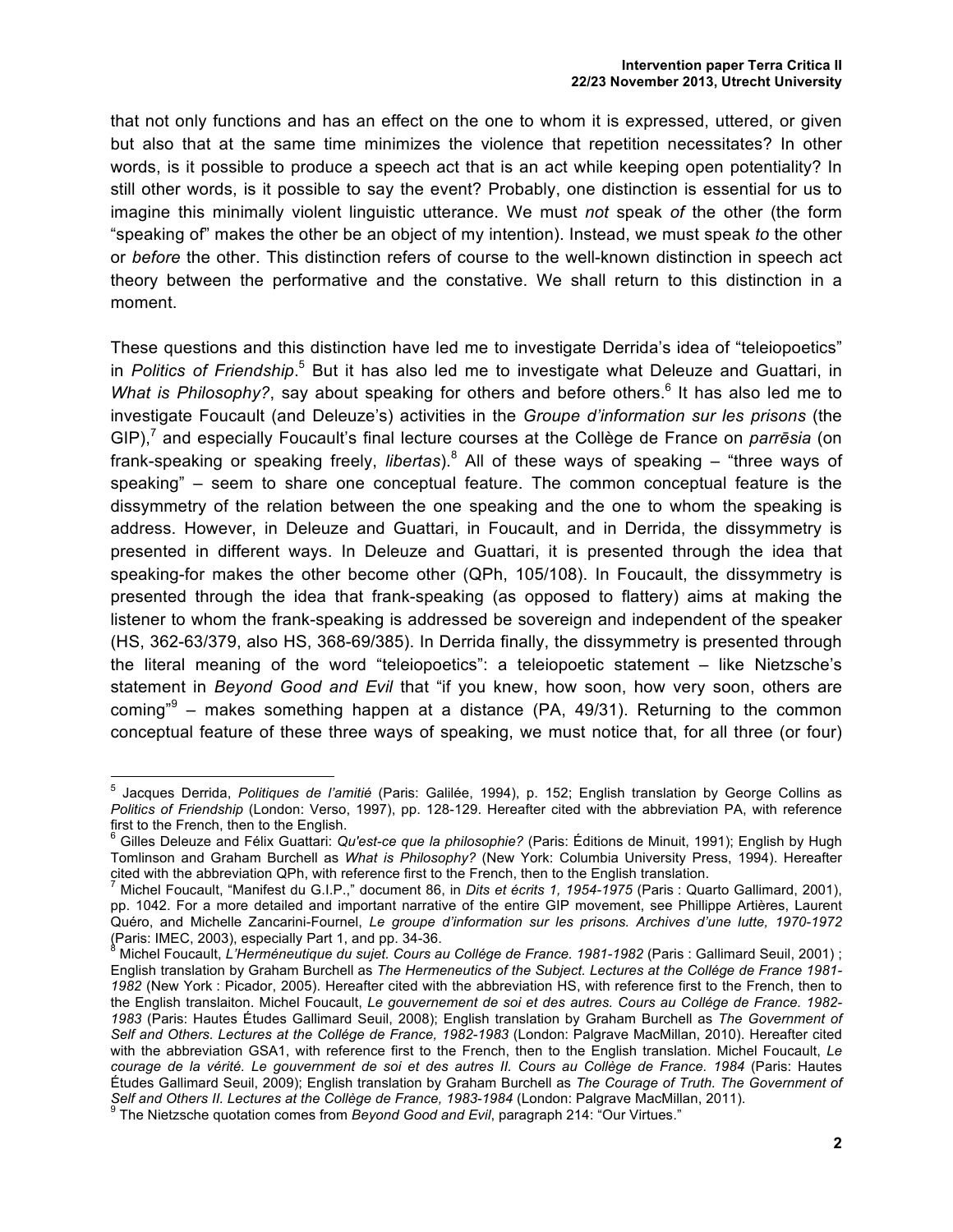philosophers, it is not the content of the statement that allows the happening at a distance to occur. If the statement was reducible to its semantic content, to its constative status, to the truth it expresses, then the one to whom it would be addressed would be reduced to that expressed truth. The statement would be about the other; it would be a statement of what alterity is. The statement would determine the other as something other. In contrast, for all three (or four) philosophers, it is the statement's modalities or tones that allows the other to be other in this indeterminate and potential way. In particular, Foucault says in *The Hermeneutics of the Subject*  that "What characterizes *parrēsia* is above all that basically it is not so much defined by the content itself – which, it goes without saying is given, is the truth – but that it is a specific, particular practice of true discourse" (HS, 367/384). Similarly, Derrida says, "If something is converted or inverted in the two Nietzschean apostrophes, this is perhaps not so much because of the content of the statements: the reversal of friendship into enmity. Once again, a reversal would perhaps leave things intact. What is of more import is what is inscribed rather, earlier, prior to their contents, in the modalities of the enonciation" (PA, 200/175). Of course, Deleuze and Guattari speak of language not in terms of propositions but in terms of the *ritournello*, the refrain, stammering (*bégaiment*), and gibberish (*charabia*).

By stressing the tone or modality of the statement, and not its content, we seem to have to adopted, as we anticipated, the well-known distinction from speech act theory between the performative and the constative. We need to examine this distinction a little more. To do that, let us focus on Deleuze and Guattari and on Foucault. In *What is Philosophy?*, Deleuze and Guattari speaks of shame as one of the most powerful motives of philosophy (QPh 103/108). This shame is what one feels when confronted with the suffering of others. And for them, it seems that the shame in relation to the suffering of others (they call this "the shame at being human") motivates one to "speak for" (parler pour) others.<sup>10</sup> But then Deleuze and Guattari ask: what does it mean to speak for others? They say that speaking for other is speaking "before" others. They change the preposition from "pour" to "devant." One feels shame when one stands "before" (*devant*) the suffering of others. But beyond the feeling of shame "before" (*devant*) the suffering of others, they say that what is at issue in "speaking for" is becoming. Here "devant" seems to change its meaning from "before" to "being in advance of." In advance of, for example, the animals who are suffering, one must become animal. In other words, from the shame before, one must take the first step in advance of the animals, and become animal. But then, Deleuze and Guattari return to the preposition "pour." One becomes animal "so that" -- "pour que" – the animals become something else or other. Therefore, speaking for others really amounts to making the animals become something else and something other. "Speaking for" tries to help them change so that they are no longer suffering or in agony. This speaking so that others become other seems to be what responsibility would be for Deleuze and Guattari. And it seems this responsibility would require courage.

<sup>10</sup> For an earlier discussion of "speaking for," see Gilles Deleuze, *Différence et répétition* (Paris: Presses Universitaires de France, 1968), p. 74; English translation by Paul Patton as *Difference and Repetition* (New York: Columbia University Press, 1994), p. 52. See also, Gilles Deleuze, "Les intellectuels et le pouvoir," in *L'île déserte et autres textes. Textes et entretiens 1953-1974* (Paris: Minuit, 2002), p. 29; English translation by Michael Taormina as « Intellectuals and Power, » in *Desert Islands and other Texts 1953-1974* (New York: Semiotext(e), 2004), p. 208.